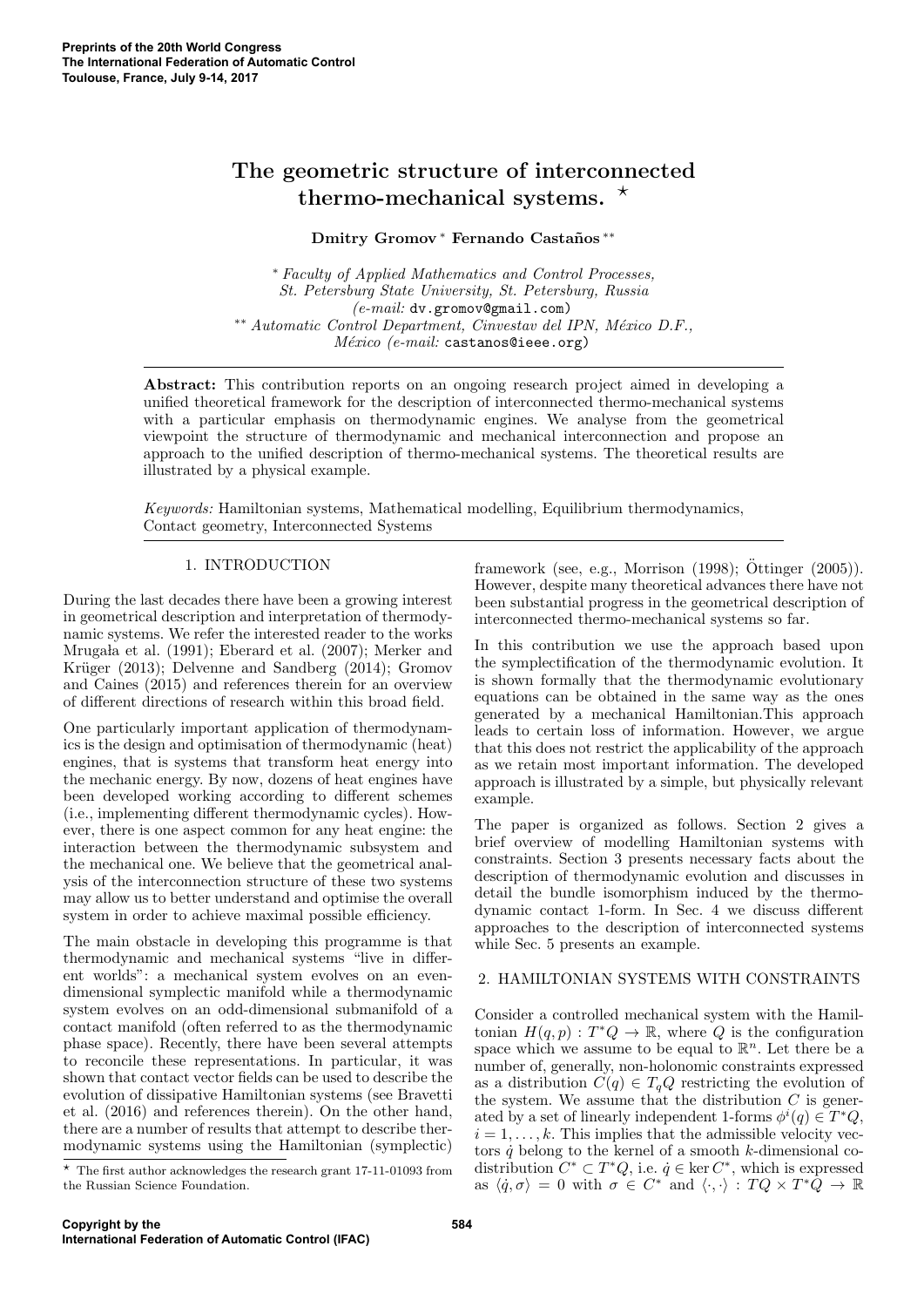the standard pairing operation or, in algebraic notation, as  $C^{T}(q)\dot{q} = 0$ , where  $C(q)$  is an  $[n \times k]$  matrix whose columns are the components of the 1-forms spanning  $C^*$ written in local coordinates.

The distribution C is said to be *involutive* if  $X, Y \in C \Rightarrow$  $[X, Y] \in C$ , where the square brackets denote the Lie commutator of two vector fields. By Frobenius theorem an involutive distribution can be integrated to yield  $k$  smooth functions  $c(q)$  such that  $X(c) = 0$ . These functions are referred to as the first integrals. In this case we say that the respective constraints (2b) are holonomic. Otherwise, the constraints are said to be non-holonomic. In practice, the set of constraints include both holonomic and nonholonomic constraints.

An unconstrained Hamiltonian system evolves on the state space manifold  $T^*Q$  which is endowed with the canonical symplectic form  $\omega = dq^i \wedge dp_i$  (here and henceforth the Einstein summation convention is implied). This symplectic form defines a canonical isomorphism between the tangent and cotangent bundles:  $\Omega: T(T^*Q) \to T^*(T^*Q)$ defined by  $\Omega(X)(\cdot) = \omega(X, \cdot)$ . The vector field, corresponding to the Hamiltonian H, is defined as  $X_H = \Omega^{-1}(dH)$ , i.e.  $\omega(X_H, \cdot) = dH$ .

When dealing with the constrained system, the Hamiltonian function has to be augmented to take into account the constraints. Thus, we define the constrained vector field as follows:

$$
X_{H,\phi} = \Omega^{-1}(dH + \lambda_i \pi_Q^* \phi^i),\tag{1}
$$

where  $\pi_Q: T^*Q \to Q$  is the projection of the cotangent bundle on its base and  $\pi_Q^*$  is the pull-back of  $\pi_Q$  which lifts  $\phi^i$  to  $T^*(T^*Q)$ .

In local coordinates, the dynamics of a port-Hamiltonian system with constraints is described by a set of differentialalgebraic equations of the form (Neimark and Fufaev, 1972; Arnold et al., 2006; Castaños et al., 2013):

$$
\dot{x} = J\nabla H(x) + \hat{C}(x)\lambda + \hat{g}(x)u
$$
 (2a)

$$
\mathbf{0} = C^T(q)\nabla_p H(x) \tag{2b}
$$

$$
y = \nabla^T H(x)\hat{g}(x) , \qquad (2c)
$$

where  $H$  is the Hamiltonian (energy) function of the unconstrained system, the state is given by  $x^T = (q^T p^T)$ with  $r \in Q$  and  $p \in T_r^*Q$  the positions and momenta, respectively;  $\hat{C}(x) = (\mathbf{0}_{[k \times n]} C^T(x))$ ,  $\lambda \in \mathbb{R}^k$  is the vector of implicit variables that enforce the constraints;  $(u, y) \in \mathbb{R}^m \times \mathbb{R}^m$  are the conjugated external port variables, and  $\hat{g}(x) = (\mathbf{0}_{m \times n}] g^T(x)$  is a  $(2n \times m)$ matrix such that rank  $\hat{g}(x) = m$  for all  $x \in \mathbb{R}^n \times \mathbb{R}^{n}$ . The  $[2n \times 2n]$ -matrix J is the one associated with the canonical symplectic form,

$$
J = \begin{pmatrix} 0_n & I_n \\ -I_n & 0_n \end{pmatrix} .
$$

Here and forth all functions are assumed to be smooth enough and the gradient is assumed to be a column vector.

The vector field 
$$
X \in T(T^*\mathbb{R}^n)
$$
 is written as

$$
X = D_H + D_c \lambda + X_g u \tag{3}
$$

where

$$
D_H = \Omega^{-1}(dH) = \frac{\partial H}{\partial p_i} \frac{\partial}{\partial q^i} - \frac{\partial H}{\partial q^i} \frac{\partial}{\partial p_i}
$$
(4)

is the Hamiltonian vector field,

$$
D_C \lambda = C_i^j(q) \lambda_j \frac{\partial}{\partial p_i}
$$
 (5)

is the vector field of the internal (constraint) forces, and

$$
X_g u = g_i^j u_j \frac{\partial}{\partial p_i}
$$

is the control vector field.

Equation (2b) constrains the configuration space of (2) and can be written as  $D<sub>C</sub>(H) = 0$ . This is equivalent to saying that the internal forces do not produce work as there is no displacement in the direction of the constraint forces and hence they do not alter the total energy of the system. However, this may not be true in general, when non-holonomic constraints of general form are considered (see, e.g., (Bloch, 2003; Baruh, 1999)).

# 3. THERMODYNAMIC CONTACT VECTOR FIELDS

In this section, we present a brief overview of the geometric approach to the description of thermodynamic systems' evolution. For a more detailed treatment see Callen (1985); Kondepudi and Prigogine (1998) for thermodynamics, Geiges (2008); Arnold (1989) for contact geometry, and Mrugada et al.  $(1991)$ ; Gromov and Caines  $(2015)$  for the contact description of thermodynamics.

## 3.1 Contact geometry basics

In the following, we will consider single phase, single component homogeneous thermodynamic systems that do not undergo any chemical transformations. The state space of such a system can be represented as an embedded manifold in the thermodynamic phase space  $\mathcal{M}$ . This manifold is shown to be an integral (Legendre) manifold corresponding to a specific contact 1-form.

Definition 1. Let  $(x^0, x^1, \ldots, x^n, y_1, \ldots, y_n)$  be the local coordinates on M. The canonical thermodynamic contact 1-form is defined as

$$
\alpha = dx^0 - y_i dx^i, \qquad 1 \le i \le n. \tag{6}
$$

Each Legendre manifold on  $(M, \alpha)$  is uniquely determined by a particular function.

Lemma 2. (Arnold (1989)). Let  $\mathcal{N} = \{1, \ldots, n\}$  be the set of indices. Given the contact form (6), a disjoint partitioning  $I, J \subset \mathcal{N}, I \cap J = \emptyset, I \cup J = \mathcal{N}$  with  $n_I$ and  $n_j$  components,  $n_l + n_j = n$ , and a smooth function  $\zeta(x^i, y_j), i \in I, j \in J$ , the following equations define the Legendre manifold  $\mathcal{L}_{\zeta}$  on  $(\mathcal{M}, \alpha)$ :

$$
\lambda^{0}(x, y) = x^{0} - \zeta + y_{j} \frac{\partial \zeta}{\partial y_{j}} = 0,
$$
\n(7a)

$$
\lambda^{j}(x, y) = x^{j} + \frac{\partial \zeta}{\partial y_{j}} = 0,
$$
\n(7b)

$$
\lambda_i(x, y) = y_i - \frac{\partial \zeta}{\partial x^i} = 0.
$$
 (7c)

The variables  $(x^i, y_j)$ ,  $i \in I, j \in J$  can be chosen as local coordinates in some open neighbourhood of  $a \in \mathcal{L}_{\zeta}$ . The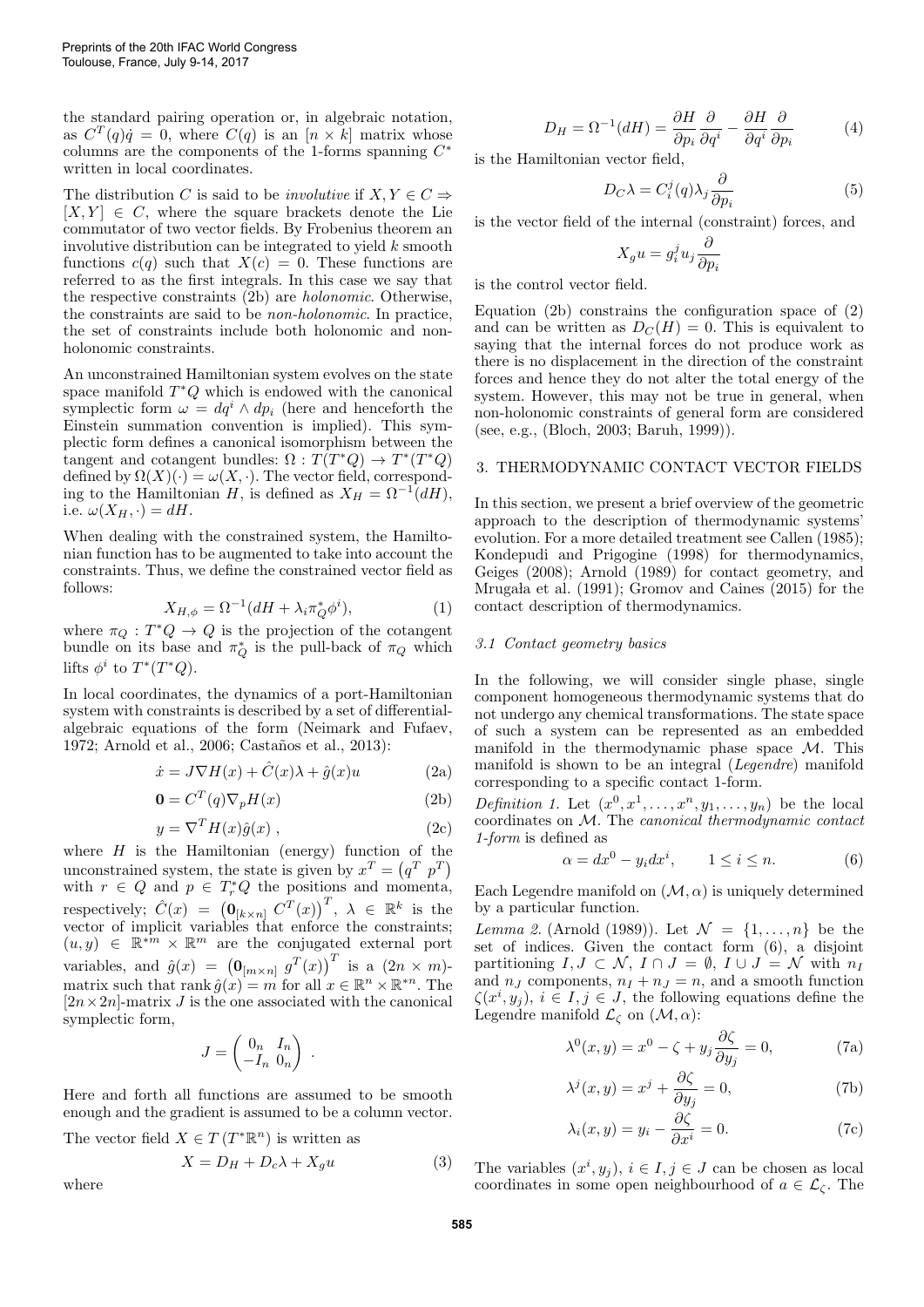function  $\zeta$  is called the *generating function* of the Legendre manifold  $\mathcal{L}_{\zeta}$ .

In Gromov and Caines (2011) it was shown that the choice of  $U(S, V, N)$  as a generating function naturally leads to the identification of  $x$  and  $y$  with the extensive and the intensive thermodynamic variables. It can be shown either, see Gromov and Caines (2011), that any state function obtained as the Legendre transformation of  $U(S, V, N)$ generates the same Legendre manifold up to a choice of coordinate basis.

In the following, we will focus on the energy based representation and thus will consider only the Legendre manifolds generated by functions of  $n$  arguments  $x$ , i.e.,  $\zeta(x^1,\ldots,x^n)$ . While not restricting the generality of the approach this will allow us to simplify notation at some points.

Below, we formulate a number of results on the properties of contact forms that will be used later on.

Proposition 3. (Libermann and Marle (1987)). Given a contact manifold  $(M, \alpha)$ , the tangent bundle TM can be decomposed into

$$
T\mathcal{M}=\mathcal{V}(\alpha)\oplus\mathcal{H}(\alpha),
$$

where  $\mathcal{H}(\alpha) = \ker \alpha$ , called the *horizontal bundle*, is of dimension 2n, and  $V(\alpha) = \ker d\alpha = T\mathcal{M} \setminus \mathcal{H}(\alpha)$ , called the vertical bundle, is of dimension 1.

The following result shows that a contact 1-form can be used to define a bundle isomorphism similar to that defined by a symplectic form.

Proposition 4. (Libermann and Marle (1987)). The mapping  $\Omega: T\mathcal{M} \to T^*\mathcal{M}$ , defined by

$$
\Omega: X \mapsto \iota_X d\alpha,
$$

maps any vector field to a *semi-basic 1-form*  $\beta \in \mathcal{B}$ , where  $\mathcal{B} = \{ \phi \in T^* \mathcal{M} | i_E \phi = 0 \}$  and E is the Reeb vector field defined by  $i_E \alpha = 1$ ,  $i_E d\alpha = 0$ . Furthermore, the restriction of  $\Omega$  to the vector space of horizontal vector fields defines an isomorphism between this vector space and the vector space  $\mathcal{B}$ . We denote this by  $\tilde{\Omega} = \Omega|_{\mathcal{H}(\alpha)} : \mathcal{H}(\alpha) \to \mathcal{B}$ .

Henceforth, for any  $X \in \mathcal{H}(\alpha)$  and  $\beta \in \mathcal{B}$  we will employ the "musical" notation and will write  $^{\flat}X \in \mathcal{B}$  to denote  $\tilde{\Omega}(X)$  and  $\sharp\beta$  to denote the inverse operation, i.e.,  $^{\sharp}\beta = \tilde{\Omega}^{-1}(\beta) \in \mathcal{H}(\alpha).$ 

## 3.2 Contact vector fields

On particular approach to the description of the evolution of a thermodynamic system consists in considering the respective vector field as a contact vector field as discussed below.

Definition 5. Let  $X$  be a vector field on the contact manifold  $(M, \alpha)$ . We denote the local flow of X by  $\psi_t$ . The vector field X is called a *contact vector field* if  $(\psi_t)_* \mathcal{H}(\alpha) =$  $\mathcal{H}(\alpha)$ , where  $\mathcal{H}(\alpha)$  is the horizontal bundle. The vector field X is called a *strict contact vector field* if  $\psi_t^* \alpha = \alpha$ .

In other words, the flow of a contact vector field preserves the contact structure, i.e.,  $[X, \mathcal{H}(\alpha)] \subseteq \mathcal{H}(\alpha)$ , whereas the flow of a strict contact vector field preserves the contact form.

There is a unique correspondence between a contact vector field and a real-valued function on  $M$ , which is sometimes called the contact Hamiltonian (see, e.g., Arnold (1989)) as stated in the following theorem.

Theorem 6. (Geiges (2008)). Given a contact 1-form  $\alpha$  $(6)$ , let X be a contact vector field. Its contact Hamiltonian  $F : \mathcal{M} \to \mathbb{R}$  is defined as  $F = \alpha(X)$ . Conversely, given a  $\alpha$  Equals to Hamiltonian  $F$ , the corresponding contact vector field is

$$
X = \left(F - y_i \frac{\partial F}{\partial y_i}\right) \frac{\partial}{\partial x^0} - \frac{\partial F}{\partial y_j} \frac{\partial}{\partial x^j} + \left(y_i \frac{\partial F}{\partial x^0} + \frac{\partial F}{\partial x^i}\right) \frac{\partial}{\partial y_i} \tag{8}
$$

Contact Hamiltonians differ in some respects from their symplectic counterparts. In particular, contact vector fields are, in general, transverse to the Legendre manifolds as follows from the definition of the contact Hamiltonian. To overcome this, it was proposed in (Mrugala et al., 1991) to consider contact vector fields satisfying an additional property:

Theorem 7. Let  $\mathcal{L} \subset \mathcal{M}$  be a Legendre manifold. Then X (8) is tangent to  $\mathcal{L}$ , i.e.  $X|_{\mathcal{L}} \in T\mathcal{L}$ , if and only if F vanishes on  $\mathcal{L}$ , i.e.,  $\mathcal{L} \subset \ker(F)$ .

Thus one defines the class of thermodynamic contact vector fields.

Definition 8. A contact vector field  $X_c$  is said to be a thermodynamic contact vector field on the Legendre manifold  $\mathcal L$  if the corresponding contact Hamiltonian  $F_c$ satisfies the invariance condition  $\mathcal{L} \subset \text{ker}(F_c)$ .

Corollary 9. For the restriction of a thermodynamic contact vector field  $X_c$  to the corresponding Legendre manifold  $L$  holds

$$
X_c|_{\mathcal{L}} = y_i \frac{\partial F}{\partial y_i} \frac{\partial}{\partial x^0} + \frac{\partial F}{\partial y_j} \frac{\partial}{\partial x^j} - \left( y_i \frac{\partial F}{\partial x^0} + \frac{\partial F}{\partial x^i} \right) \frac{\partial}{\partial y_i}.
$$
 (9)

Let, furthermore, the contact Hamiltonian be independent of  $x^0$ , then (9) turns into

$$
X_c|_{\mathcal{L}} = y_i \frac{\partial F}{\partial y_i} \frac{\partial}{\partial x^0} + \frac{\partial F}{\partial y_j} \frac{\partial}{\partial x^j} - \frac{\partial F}{\partial x^i} \frac{\partial}{\partial y_i}.
$$
 (10)

Following Favache et al. (2009), we consider the following contact Hamiltonian:

$$
F(x^{0}, x^{i}, y_{i}) = \left(\frac{\partial \zeta}{\partial x^{i}} - y_{i}\right) \Phi^{i}, \qquad (11)
$$

where  $\Phi^i$  are the flow rates (fluxes) of the respective extensive variables  $x^i$ .

3.3 Bundle isomorphism on the thermodynamic phase space

Consider the thermodynamic phase space  $\mathcal M$  and the Legendre manifold L. We define the projection  $\pi_{\mathcal{L}} : \mathcal{M} \to$  $\mathcal{L}_{\zeta}$ . The following result follows immediately:

Lemma 10. Let  $\alpha$  be the thermodynamic contact 1-form and  $X_c$  be the contact vector field on the Legendre manifold  $\mathcal{L}$ . Then the following holds:

 $(\pi_{\mathcal{L}})_* X_c \in \mathcal{H}(\alpha).$ 

Proof.

$$
\alpha ((\pi_{\mathcal{L}})_* X_c) = \alpha (X_c)|_{\mathcal{L}} = F_c|_{\mathcal{L}} = 0 \Rightarrow X_c \in \mathcal{H}(\alpha).
$$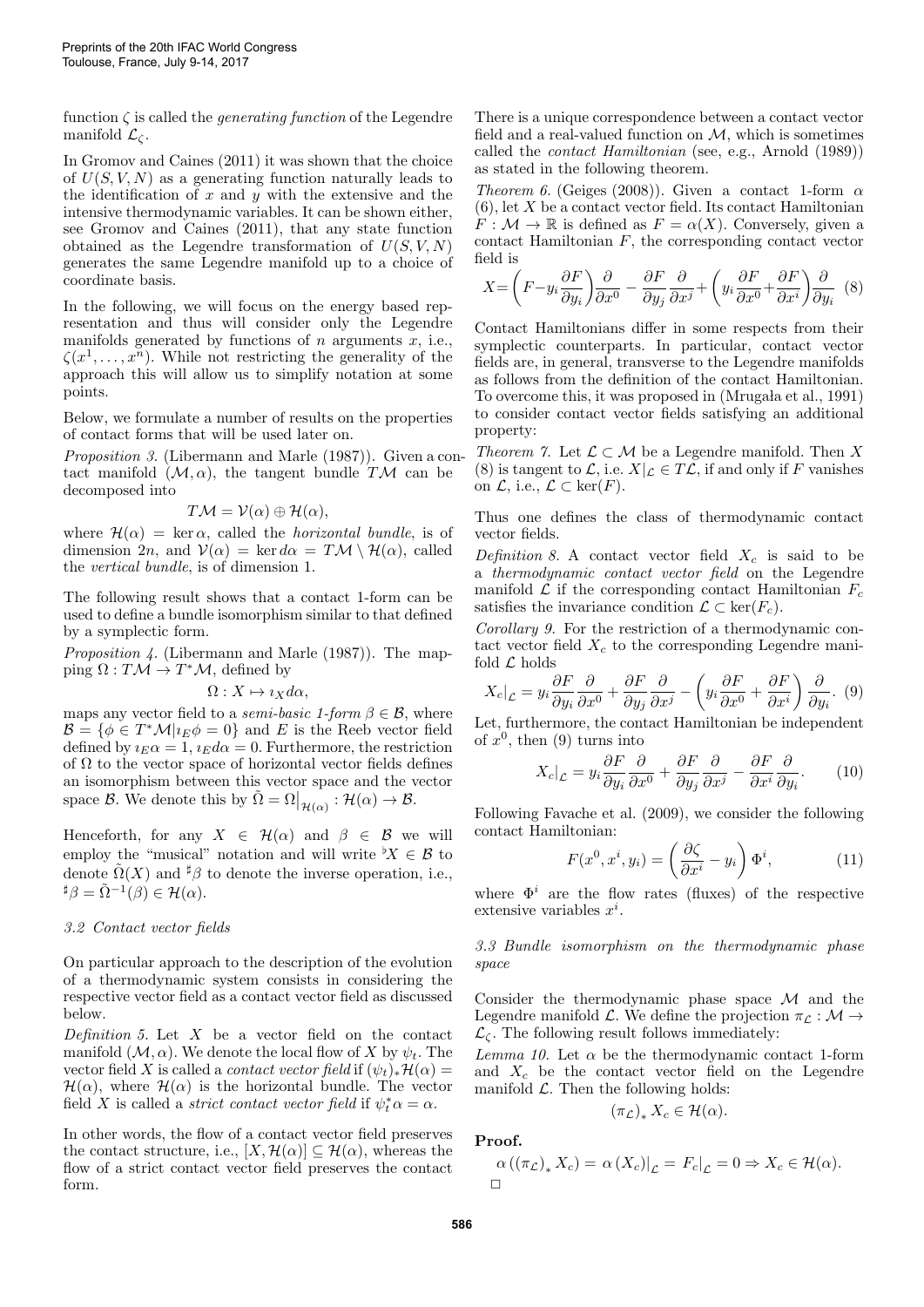Also, let  $\pi^o$ :  $\mathcal{M} \to \mathcal{M}^o$  be a canonical projection of a point  $z \in \mathcal{M}$  onto its last 2n coordinates. This can be seen as a mapping from M to the equivalence class  $\mathcal{M}/x^0$ .

Denote by  $\mathbf{F}^o$  the set of all contact Hamiltonians that do not depend on  $x^0$  and denote the contact vector field generated by  $F^o \in \mathbf{F}^o$  by  $X_c^o$ . It can be easily shown that this vector field has the structure (10). Denote the set of all vector fields  $X_c^o$  by  $\mathcal{X}^o$ . We have the following result: Lemma 11. Let  $\alpha$  be the thermodynamic 1-form, M the thermodynamic phase space and  $\pi^0$  the canonical projection as defined above. The following inclusion holds:  $\pi_*^o \mathcal{X}^o \subset \pi_*^o \mathcal{T} \mathcal{M} \cap \mathcal{H}(\alpha).$ 

Furthermore, we have the following characterization for the set of semi-basic 1-forms  $\mathcal{B}$ :

Lemma 12. The set of semi-basic 1-forms  $\beta$  is identified with the cotangent bundle to  $\pi^o \mathcal{M}$ :

$$
\mathcal{B}=T^*(\pi^o\mathcal{M}).
$$

Let  $\zeta(x) : \mathcal{M} \to \mathbb{R}$  be a generating function and  $\mathcal{L}_{\zeta}$  be the equilibrium manifold generated by  $\zeta(x)$  as defined in Lemma 2. The tangent bundle to  $\mathcal{L}_{\zeta}$  is a span of n linearly independent sections of TM:

$$
X_i = y_i \frac{\partial}{\partial x^0} + \frac{\partial}{\partial x^i} + \frac{\partial^2 \zeta}{\partial x^i \partial x^i} \frac{\partial}{\partial y_i}, \quad i = 1, \dots, n. \quad (12)
$$

The generic thermodynamic vector field can therefore be written as

$$
X = y_i \Phi^{[i]} \frac{\partial}{\partial x^0} + \Phi^{[i]} \frac{\partial}{\partial x^i} + \Phi^{[i]} \frac{\partial^2 \zeta}{\partial x^i \partial x^i} \frac{\partial}{\partial y_i},\qquad(13)
$$

where  $\Phi^{[i]}$  are the *thermodynamic controls* which can be associated with the fluxes of the respective variables  $x^i$ .

Theorem 13. For control contact Hamiltonians (11) the following holds:

- The differential of any control contact Hamiltonian (11) is a semi-basic 1-form;
- The map  $\Omega$  sends vector field (13) to the differential of the respective control contact Hamiltonian (11):  $\overline{X} = dF$ .
- Conversely, the inverse transformation maps differentials of the control contact Hamiltonians to the subset of  $T\mathcal{M}$  as follows:

$$
{}^{\sharp}dF=\pi_{*}^oX\in\pi_{*}^0\,T\mathcal{M}\cap\mathcal{H}(\alpha)
$$

The above result states that the differential of the thermodynamic 1-form  $\alpha$  can play a role similar to that played by the symplectic 2-form. Namely, when restricted to the 2n coordinates  $(x^1, \ldots, x^n, y_1, \ldots, y_n)$  it defines an isomorphism between the differential of the contact Hamiltonian and a section in the subspace  $\pi^0_* T\mathcal{M} \cap \mathcal{H}(\alpha)$ . This subspace consists of vector fields defining the evolution of the respective 2n state variables while neglecting  $x^0$ .

Therefore, this approach allows to describe the evolution of a thermodynamic system in the same way as the evolution of a mechanical system is described while sacrificing a part of information related to the dynamics of  $x^0$ .

In the subsequent sections we will use this result to develop a unified framework for the description of thermomechanical systems.

## 4. INTERCONNECTION STRUCTURE

#### 4.1 Mechanical systems

When considering interconnection of mechanical systems one may stay with the standard input/output interconnection framework where input of one system is attached to the output of another system and vice versa. However, in many cases this may lead to unnecessary complications. One particular reason for this is that the output of one system can not always serve as an input for another system because the outputs are typically positions and velocities and the inputs are forces. In general, this approach works well when one considers the interconnection between a mechanical system and a controller which transforms the signals in the opposite direction: from positions and velocities to forces.

An alternative approach was developed by Willems in a series of works on behavioural systems (Willems, 1991, 2007). The behavioural approach identifies the dynamics of a system with a family of trajectories, called the behaviour. Within this approach, one does not distinguish between inputs and outputs. The interconnection structure is thus a set of constraints imposed on the system. This approach is similar to that adopted in this paper. Namely, we do not consider the signals as inputs or outputs, but rather as variables which stay in certain functional relations determined by the physical laws.

#### 4.2 Thermo-mechanic systems

When dealing with thermo-mechanical systems, the restrictions associated with the input/output approach becomes more evident. Consider, for instance, the system consisting of two chambers with gas separated by a movable wall. This system was studied in detail in (Gromov and Caines, 2015). Here we consider it from the I/O viewpoint. The system consists of two thermodynamic systems and a mechanical one. The inputs of thermodynamic systems are the flows of extensive variables  $\Phi^{(\cdot)}$  while the outputs are the intensive variables. For the mechanical system (the movable wall), the input is the force applied to the wall and the output is the velocity (conjugated variable w.r.t. the system's energy). As was shown in (Gromov and Caines, 2015), the input of the mechanical system depends on the difference of the inputs of the respective thermodynamic systems.

An even more complex interconnection structure occurs when we consider a thermodynamic engine (see, e.g., Mueller-Roemer and Caines (2015)). Such systems exhibit a complex interaction between thermodynamic and mechanical components accompanied by continuous transformation between kinetic and potential energy on the one side and the internal energy of the working body on the other side. This interconnection is particularly difficult to capture within the I/O interconnection framework.

## 4.3 Interconnection structure

Let  $q^i$ ,  $p_i$ ,  $i = 1, ..., n$  be the coordinates and momenta describing the mechanical subsystem. We extend the set of variables  $(q^i, p_i)$ , by new variables  $q^{n+j} = x^j$  and  $p_{n+j} =$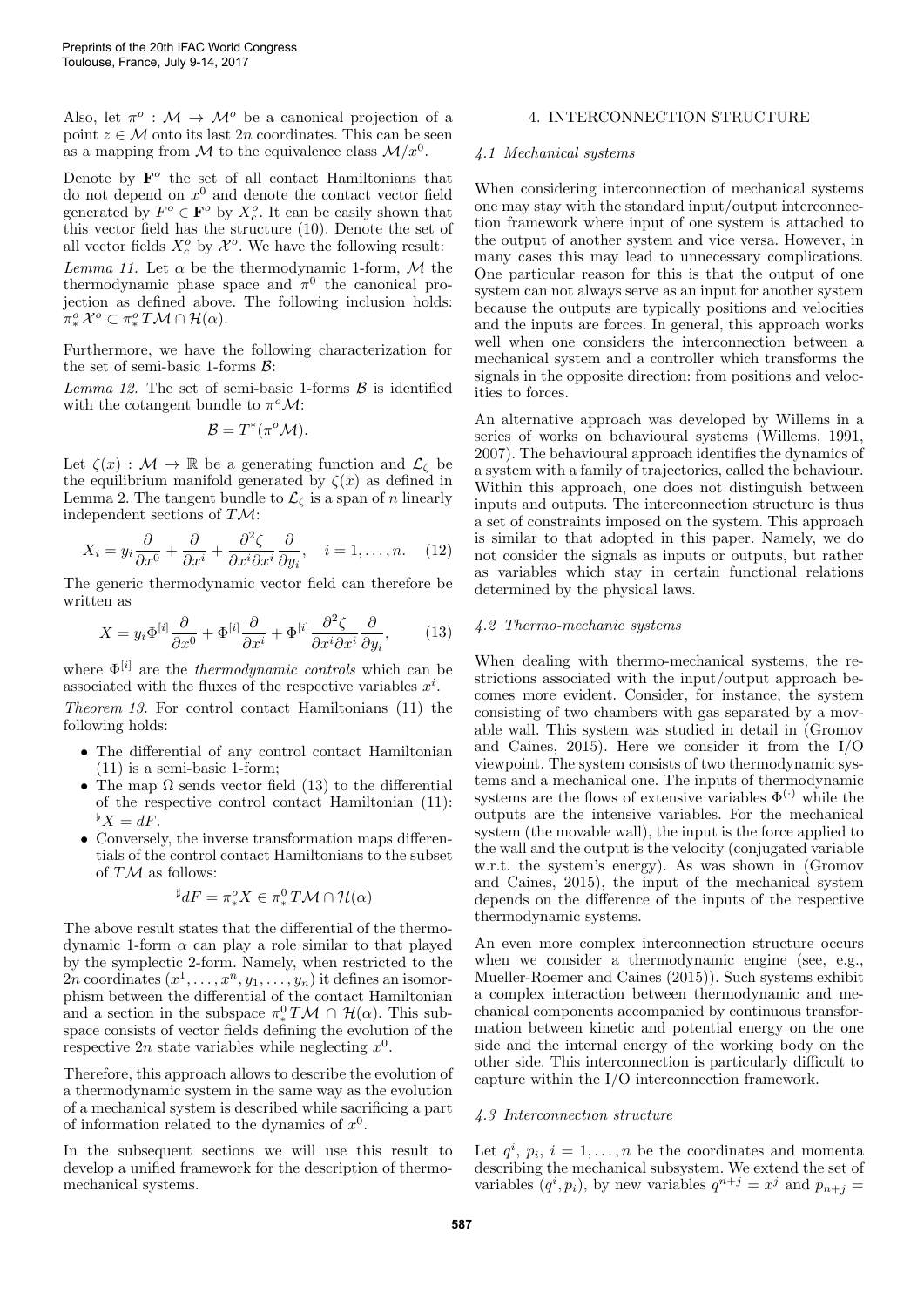$y_j, j = 1, \ldots, k$ , describing the thermodynamic subsystem. Let  $\omega$  and  $\alpha$  be the symplectic and contact differential forms corresponding to the respective subsystems. We define the extended symplectic form to be  $\tilde{\omega} = \omega + d\alpha$ . Finally, the extended Hamiltonian function is defined as  $H = H(q, p) + F(x, y)$ , where  $H(q, p)$  and  $F(x, y)$  are the (mechanical) Hamiltonian and the contact Hamiltonian. Note that  $F(x, y)$  is assumed to be independent of  $x^0$ . This is a standard assumption which is  $-$  to the best of authors' knowledge – not justified formally. An analysis of this issue is a subject of future investigation.

The vector field describing the dynamics of the composite system is given by

$$
\tilde{\omega}(\tilde{X}, \cdot) = d\tilde{H}.\tag{14}
$$

Note that  $\tilde{X}$  evolves on a  $2(n+k)$ -dimensional manifold and does not reflect the change in the coordinate  $x^0$ . However, since  $x^0$  does not enter  $F(x, y)$ , this does not influence the result.

Next, we assume that there is a number of (non-)holonomic constraints imposed on the system. In Gromov and Caines (2015), an attempt to classify possible constraints was undertaken. However, we believe that the particular form of the constraints depends on the specific interconnection structure and should be studied on the case by case basis. This is the subject of an ongoing research that will be reported elsewhere. Below we present a couple of general remarks.

The set of constraints is described as a kernel of a codistribution formed by 1-forms describing individual constraints. Any holonomic constraint can be transformed into a 1-form by taking a differential. Since the internal energy  $(x^0)$  does not enter the model, any constraints involving the internal energy can be alternatively expressed using  $dx^0 = y_i dx^i$ . This follows from the fact that the vector field  $X_c^o$  generated by  $F^o$  belongs to  $H(\alpha)$  as stated in Theorem 13.

For a given set of 1-forms  $\phi$  the resulting constrained vector field is defined as

$$
\tilde{X}_{\tilde{H},\phi} = \tilde{\Omega}^{-1}(d\tilde{H} + \lambda_i \tilde{\phi}^i),\tag{15}
$$

where we assume that the respective 1-forms are defined on the cotangent bundle to the extended thermo-mechanic phase space.

## 5. EXAMPLE

Consider a simple system that can be considered as a precursor of the Stirling engine. Its schematic representation is shown in Fig. 1. This system consists of two subsystems: a mechanical and a thermodynamic one.

First consider the thermodynamic subsystem (cylinder with gas) which interacts with its environment through the work exchange (piston) and heat exchange (heater/cooler). The contact Hamiltonian has the form (11) . Written using thermodynamic notation it takes the following form:

$$
F(S, V, T, p) = \left(\frac{\partial U}{\partial S} - T\right) \Phi^S + \left(\frac{\partial U}{\partial V} + p\right) \Phi^V.
$$

Here we chose the generating function  $\zeta$  to be equal to the internal energy  $U(S, V)$ .



Fig. 1. Thermo-mechanical system consisting of a cylinder with pressurised gas, a heater/cooler and a piston connected to a spring

One can also describe the dynamics of the mechanical part by using the (mechanical) Hamiltonian

$$
H = \frac{r^2}{2m} + \frac{k_s x^2}{2},
$$

where the first term is the kinetic energy and the second one is the potential energy. Here,  $x$  is the displacement of the piston,  $r$  is the linear momentum,  $m$  is the mass of the piston, and  $k<sub>s</sub>$  is the spring constant.

Consider an extended symplectic form defined as  $\tilde{\omega} = \omega +$  $d\alpha$ , where  $\omega$  is the symplectic 2-form and  $\alpha$  is the thermodynamic contact 1-form. The extended Hamiltonian function is  $\tilde{H} = H + F$ . As described in Subsection 4.3, the vector field of the composite system  $\tilde{X}$  is defined as in (14). The corresponding set of ODEs is

$$
\begin{cases}\n\dot{x} &= \frac{r}{m} \\
\dot{r} &= -k_s x + F \\
\dot{S} &= \Phi^S \\
\dot{V} &= \Phi^V \\
\dot{T} &= \frac{\partial^2 U}{\partial S \partial S} \Phi^S + \frac{\partial^2 U}{\partial V \partial S} \Phi^V \\
-\dot{p} &= \frac{\partial^2 U}{\partial S \partial V} \Phi^S + \frac{\partial^2 U}{\partial V \partial V} \Phi^V,\n\end{cases}
$$
\n(16)

where  $F$  is the force applied to the piston.

The thermodynamic and the mechanical subsystems interact through the piston which is affected both by the pressure within the cylinder and by the force with which the spring pushes the piston. This gives two constraints:

(1) The change of the mechanical energy is equal to the work done by the thermodynamic system:

$$
\phi^1 = pdV - \frac{r}{m}dr - k_s x dx.
$$

(2) The change of the volume of the gas is related to the velocity of the piston:

$$
\phi^2 = dV - A dx.
$$

The dynamics of the constraint system is thus